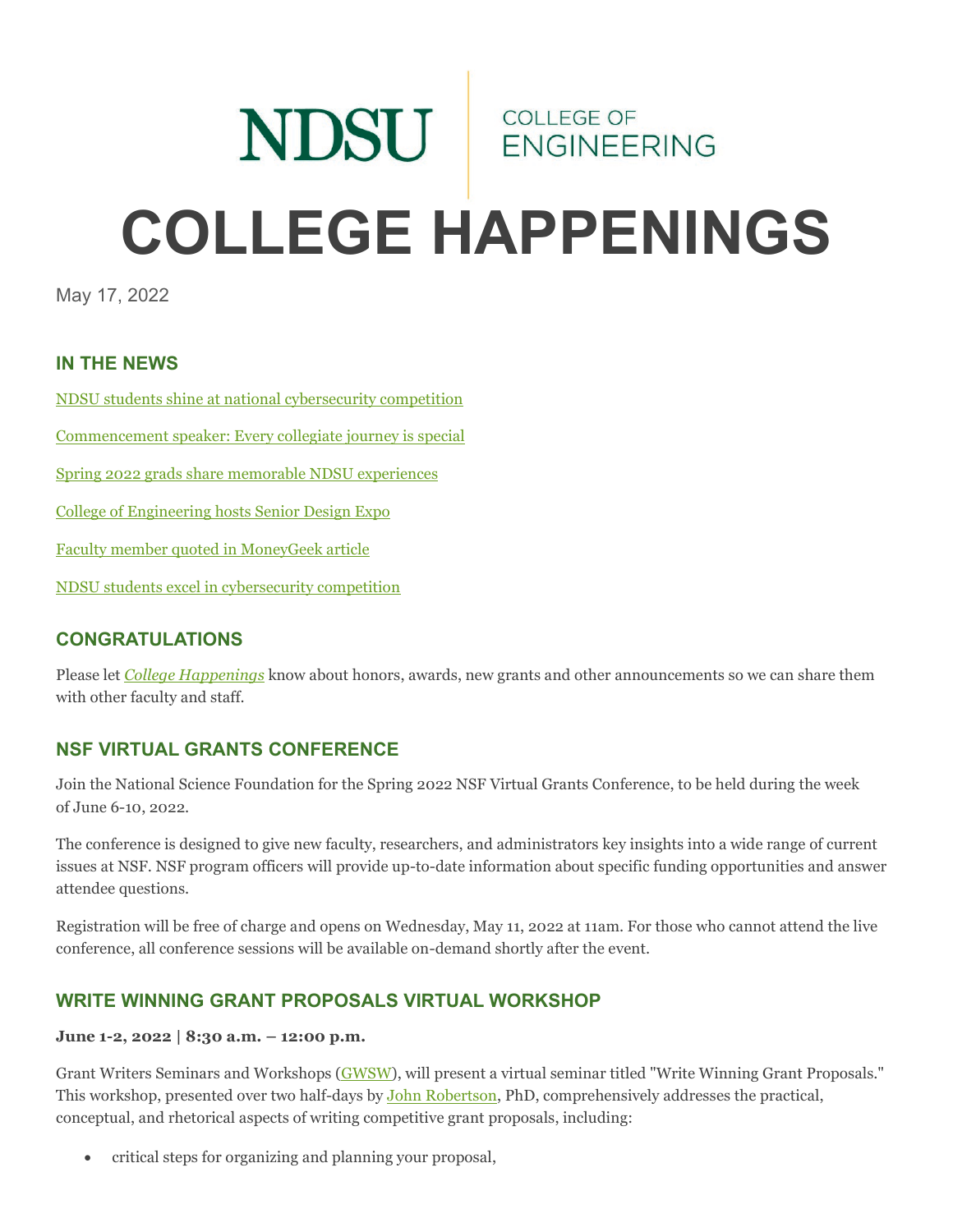- understanding the role (and mindset) of your reviewers,
- strategy for writing a compelling specific aims (NIH), overview and objectives (NSF), or equivalent section, and
- specific strategies and tips for each major section of a grant proposal.

### *[Register to participate >>](https://ndsu.us19.list-manage.com/track/click?u=6c5d98a898bad27df38e6394a&id=fff2e2345f&e=ca813aff99)*

# **FUNDING OPPORTUNITIES**

### **Corrosion Control and Innovative Coating Systems and Applications**

NDSU faculty and research teams have an opportunity to work on an anticipated NDSU program with the Army's Construction Engineering Research Laboratory (CERL) on R&D related to two BAA areas:

- 1. Corrosion Control
- 2. Innovative Coating Systems and Applications

This call for white papers is for potential seed funding to generate research programs relevant to these BAA areas. The long-term goal is to develop productive collaborations to advance research in the identified areas and increase the competitiveness of teams to build research capacity.

It is anticipated that projects will be funded for a 2-year duration. Project funding can be up to \$300,000 total cost (direct and indirect).

Learn more and read the white paper requirements [here.](https://ndsu.us19.list-manage.com/track/click?u=6c5d98a898bad27df38e6394a&id=a9a6da757d&e=ca813aff99)

White papers must be submitted t[o ndsu.researchdev@ndsu.edu](mailto:ndsu.researchdev@ndsu.edu) by June 1, 2022.

### **Seed Research Proposals on Artificial Intelligence in Energy and Related Infrastructure**

The AI SUSTEIN program funded by NSF Track-2 EPSCoR is calling for seed research proposal for 2022-2023 year.

Eligibility:

- 1. Tenure-track assistant professor at NDSU in STEM areas. Women, and members of other underrepresented populations are highly encouraged to apply.
- 2. U.S. citizenship and permanent residency are not required.
- 3. Research experience in energy related infrastructure and/or artificial intelligence.

### Funding Information:

- 1. \$15,000 (net/not subjected to F&A) for one year.
- 2. Number of awards: at least 1.
- 3. Award period: August 15, 2022 to August 14, 2023 and no extension expected.

### Application Submission:

Please e-mail a single pdf copy of the application package to Ying Huang at [ying.huang@ndsu.edu](mailto:ying.huang@ndsu.edu) by 5:00 PM on June 15, 2022 (Email Subject: 2022 AI SUSTEIN seed grant application). Incomplete or late applications will be returned without review.

The applicants will be notified of the application outcome via e-mail by July 31, 2022. A brief review will be provided along with the notification.

### **Equipment Repair Match Funding**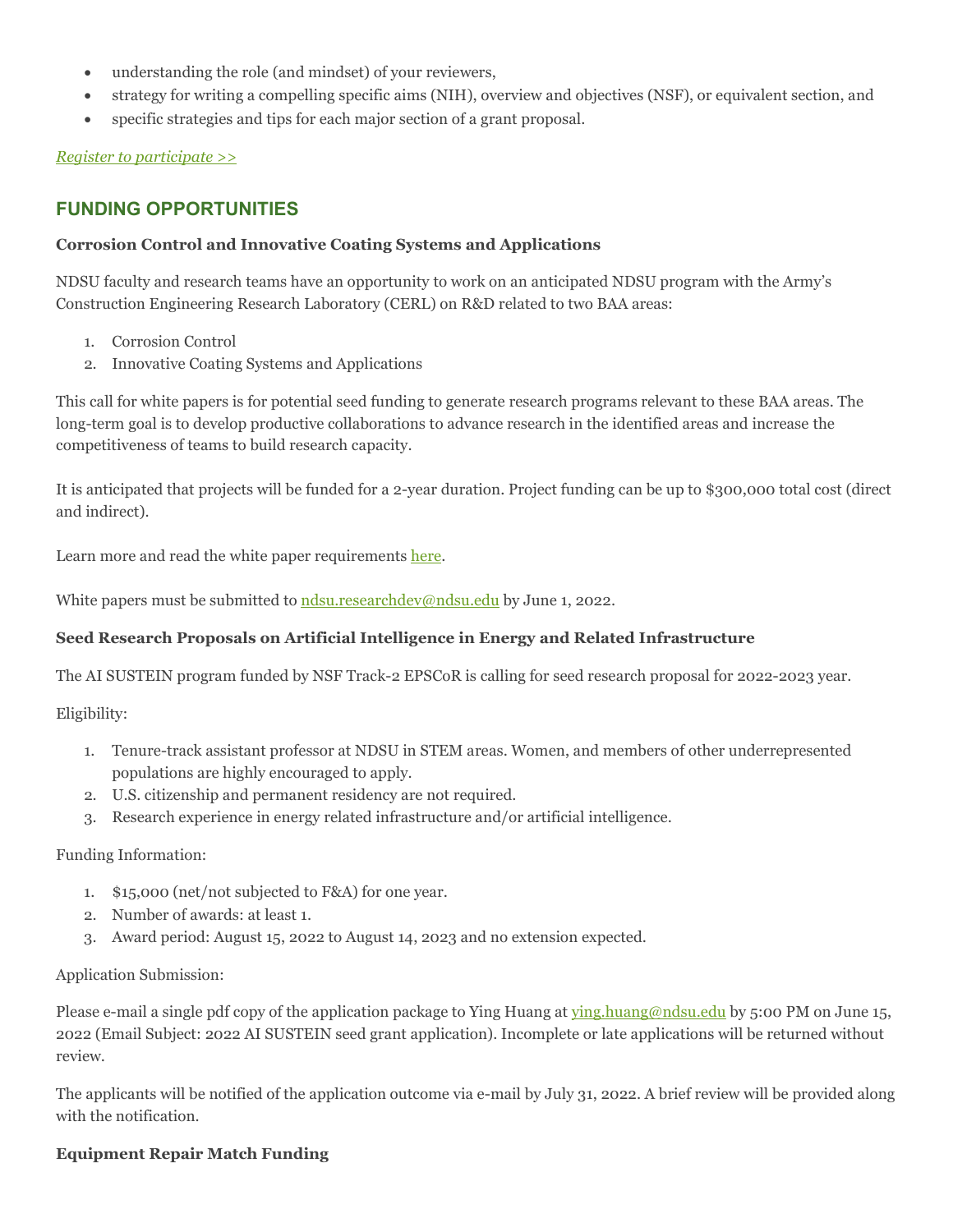The Research and Creative Activity Office has a small pool of funds available to provide match to researchers for equipment repair that can be completed by June 15, 2022. If interested in accessing these funds, submit a request and please include:

- details of the equipment to be repaired,
- its use (departmental, college, institution-wide), and
- an estimate / quote of the repair cost.

For departmental / unit requests, priority will be given to equipment that is used by multiple researchers and that has a match of at least 33%. For Service / Recharge Centers and Core Facilities, priority will be given to requests that have at least a 50% match. Funds must be spent no later than June 15, 2022.

Please submit your request to Becky Hellman Tangen [\(becky.hellman@ndsu.edu\)](mailto:becky.hellman@ndsu.edu).

# **RECENTLY FUNDED GRANTS**

- Long Jiang (PI). Development of smart, self-healing, injectable gels using soy protein isolate for local cancer therapy. \$54,360 from the ND Soybean Council. 7/1/2022 - 6/30/2023.
- Long Jiang (PI) Soy protein isolate based electrolyte gels for anti-freezing flexible zinc-ion batteries. \$49,240 from the ND Soybean Council. 7/1/2022 - 6/30/2023.
- Long Jiang (PI) Further development on Soy Protein-based Soft Gels for Sensors and Soft Robotics. \$30,334 from the ND Soybean Council. 7/1/2022 - 6/30/2023.
- Jordi Estevadeordal (PI). Experimental Investigation of Passive Control of Dynamic Stall Using Micro-Cavity Actuators. \$30,000 from the U.S. Air Force. 3/1/2022 - 9/1/2022.
- Jeremy A Straub (PI). Support for the Development of K-12 School Cybersecurity Education in North Dakota. \$6,516 from the National Security Agency. 1/1/2022 - 12/31/2022.

# **RECENTLY SUBMITTED PROPOSALS**

- Xiangfa Wu (PI), Oksana Zholobko (CPI). Degradation mechanisms and durability growth of intermediatetemperature polymer-inorganic composite proton exchange membranes. \$531,283 from the National Science Foundation. 9/1/2022 8/31/2025.
- Di Wu (PI). Analysis, Prevention, and Detection of Sub-synchronous Oscillation in Power Grids with High Penetration of Renewable Resources. \$749,896 from the Department of Energy. 9/1/2022 - 8/31/2025.
- Mijia Yang (PI). BRITE Synergy: AI based bridge network monitoring and maintenance through coupled dynamics among bridge, vehicle, and environmental factors. \$310,184 from the National Science Foundation. 1/1/2023 - 12/31/2024.
- Dali Sun (PI). pED, novel portable elliptical dichroism device for stereochemical cancer biology. \$651,827 from the National Institutes of Health. 4/1/2023 - 3/31/2026.
- Jeremy A Straub (PI). NDDPI Funding to support Bison Cyber Camp in 2022. \$19,825 from the ND Department of Public Instruction. 5/1/2022 - 9/30/2022.
- Jeremy A Straub (PI) Policy Analysis of Disgorgement as a Penalty for AI Research Violations. \$23,212 from George Mason University. 10/3/2022 - 10/2/2023.
- Shuvashis Dey (PI). Incorporation of Deep Learning with Surface Acoustic Wave (SAW) based Radio Frequency (RF) sensors for wireless monitoring of mining truck tyre structural integrity. \$79,310 from the Australian Research Admin Pty Ltd. 3/1/2023 - 2/28/2025.
- Shuvashis Dey (PI). Radio Frequency (RF) sensor and Deep Learning based wireless monitoring of conveyor belt structural health for open cut coal mines. \$79,310 from the Australian Research Admin Pty Ltd. 3/1/2023 - 2/28/2025.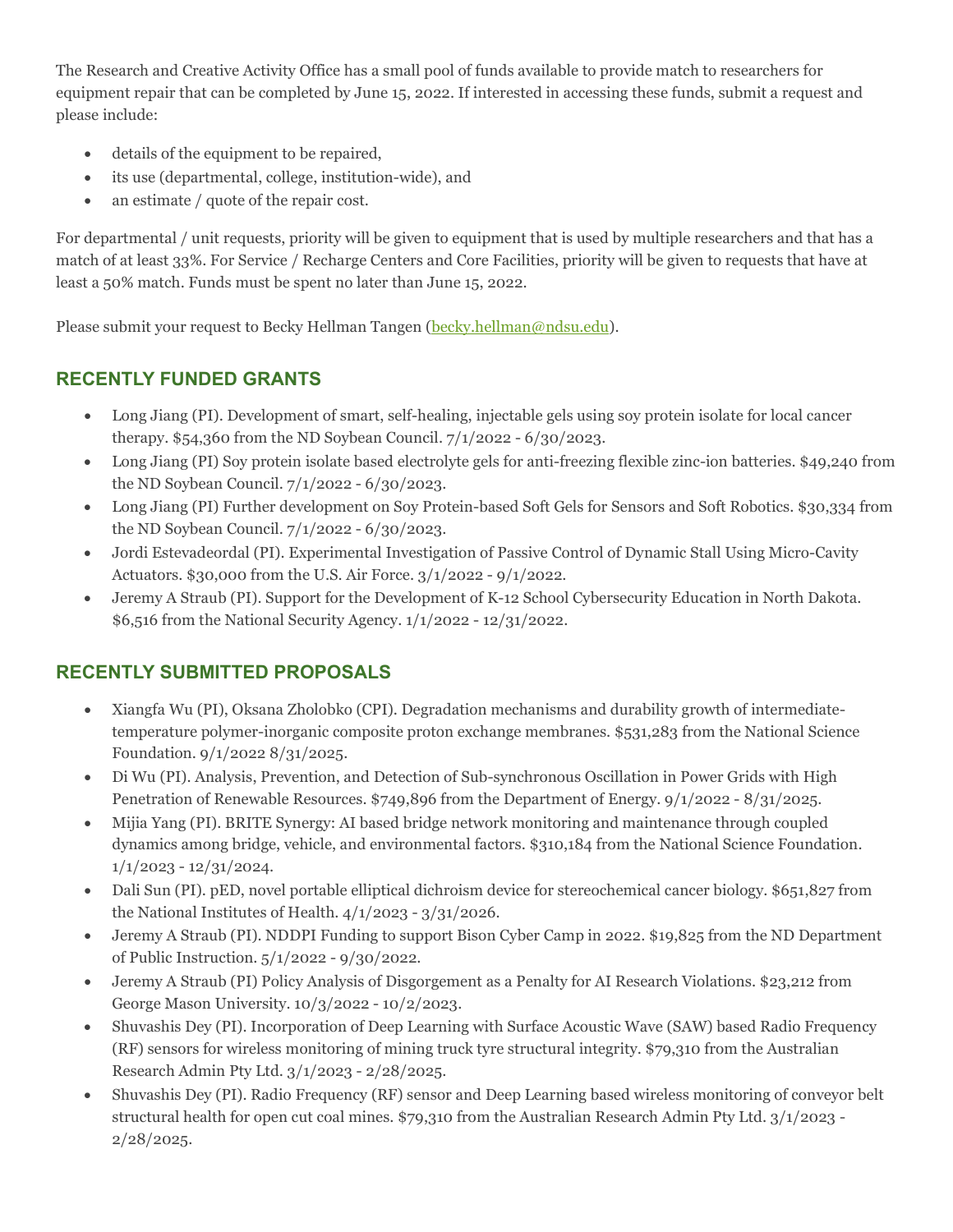- Jessica Lynne Lattimer Vold (PI), Ali Amiri (CPI), Yildirim Bora Suzen (CPI). M2M X-Hab Move that Goo. \$49,999 from the National Aeronautics and Space Administration. 8/1/2022 - 5/31/2023.
- Zhibin Lin (PI), Hong Pan (CPI), Xingyu Wang (CPI). Accelerating Transition towards Sustainable, Precise, Reliable Hydrogen Infrastructure (Super-H2): Holistic Risk Assessment, Mitigation Measures, and Decision Support Platforms. \$1,000,000 from the Department of Transportation. 10/1/2022 - 9/30/2025.
- Mijia Yang (PI). CIVIC-PG Track A: Understanding Failure of Metal Roofs for Extreme Loads Induced by Climate Changes.  $$50,000$  from the National Science Foundation.  $11/1/2022 - 4/30/2023$ .
- Xuefeng Chu (PI). WATER RESOURCES RESEARCH ACT PROGRAM ANNUAL BASE GRANTS FISCAL YEAR 2022 REQUEST FOR APPLICATIONS. \$133,770 from the U.S. Geological Survey. 9/1/2022 - 8/31/2023.
- Omid Beik (PI) RII Track-4: NSF: An MVDC Wind Generation Scheme with a Multilevel Conversion System: A Partnership with PNNL. \$208,750 from the National Science Foundation. 4/17/2023 - 4/16/2025.
- Zhibin Lin (PI), Ying Huang (CPI), Trung Bao Le (CPI), Yan Zhang (CPI). How Safe Is Safe: Risk-Awareness Potential Impact Radius for Safe CO2 Pipeline Networks. \$500,000 from the Department of Transportation.  $10/1/2022 - 9/30/2025$ .
- Xuefeng Chu (PI). 2022-2023 NDWRRI Graduate Fellowship Matching Funds. \$25,000 from the ND Water Commission. 9/1/2022 - 8/31/2023.
- Dharmakeerthi Nawarathna (PI), Umamaheswara Rao Tida (CPI). FMSG: Integrated RF electric fields and Machine Learning for Biomanufacturing mRNA-based CAR T-cells at point-of-care for personalized therapy. \$500,000 from the National Science Foundation. 8/1/2022 - 7/31/2024.
- Yu Zhang (PI). Distinguishing herbicide resistant (Glufosinate, Glyphosate, PPO inhibitors and Dicamba) kochia in sugar beet field using deep learning algorithm and hyperspectral technology. \$2,918 from the Sugarbeet Res. & Edu. Board of MN & ND. 7/1/2022 - 6/30/2023.
- Joao Paulo Cassol Flores (CPI). SOYGEN3: Building Capacity to Increase Soybean Genetic Gain for Yield and Composition through Combining Genomics-Assisted Breeding with Characterization of Future Environments. \$57,283 from the North Central Soybean Research Program. 10/1/2022 - 9/30/2023.

# **RECENT PUBLICATIONS**

*For 2022, 59 publications by authors with the College of Engineering affiliation have appeared in various journals, according to the ISI Web of Science and submissions from faculty. Here are some of the most recent publications:*

- Afrin, Tanzina, and Nita Yodo. 2022. "A Long Short-Term Memory-Based Correlated Traffic Data Prediction Framework." *Knowledge-Based Systems* 237 (February): 107755. [https://doi.org/10.1016/j.knosys.2021.107755.](https://doi.org/10.1016/j.knosys.2021.107755)
- Alwarappan, Subbiah, Noel Nesakumar, Dali Sun, Tony Y. Hu, and Chen-Zhong Li. 2022. "2D Metal Carbides and Nitrides (MXenes) for Sensors and Biosensors." *Biosensors & Bioelectronics* 205 (June): 113943. [https://doi.org/10.1016/j.bios.2021.113943.](https://doi.org/10.1016/j.bios.2021.113943)
- Bergstrom, Aaron, John Nowatzki, Trevor Witt, Isaac Barnhart, Jordan Krueger, Mark Askelson, Kurt Barnhart, and Travis Desell. n.d. "Protecting Farm Privacy While Researching Large-Scale Unmanned Aircraft Systems Platforms for Agricultural Applications." *Agronomy Journal*. Accessed May 12, 2022. [https://doi.org/10.1002/agj2.21054.](https://doi.org/10.1002/agj2.21054)
- Davila-Frias, Alex, Saeed Salem, and Om Prakash Yadav. 2021. "Deep Neural Networks for All-Terminal Network Reliability Estimation." In *67th Annual Reliability & Maintainability Symposium (Rams 2021)*. New York: Ieee. [https://doi.org/10.1109/RAMS48097.2021.9605767.](https://doi.org/10.1109/RAMS48097.2021.9605767)
- Gladen, Adam C., and Dilpreet Bajwa. 2022. "An Improved Thermochemical Energy Storage Material Using Nanocellulose to Stabilize Calcium Chloride Salt." *Journal of Solar Energy Engineering-Transactions of the ASME* 144 (3): 030905. [https://doi.org/10.1115/1.4053904.](https://doi.org/10.1115/1.4053904)
- Ponugoti, Kushal K., Sudarshan K. Srinivasan, and Nimish Mathure. 2021. "Formal Verification Approach to Detect Always-On Denial of Service Trojans in Pipelined Circuits." In *2021 28th IEEE International Conference*